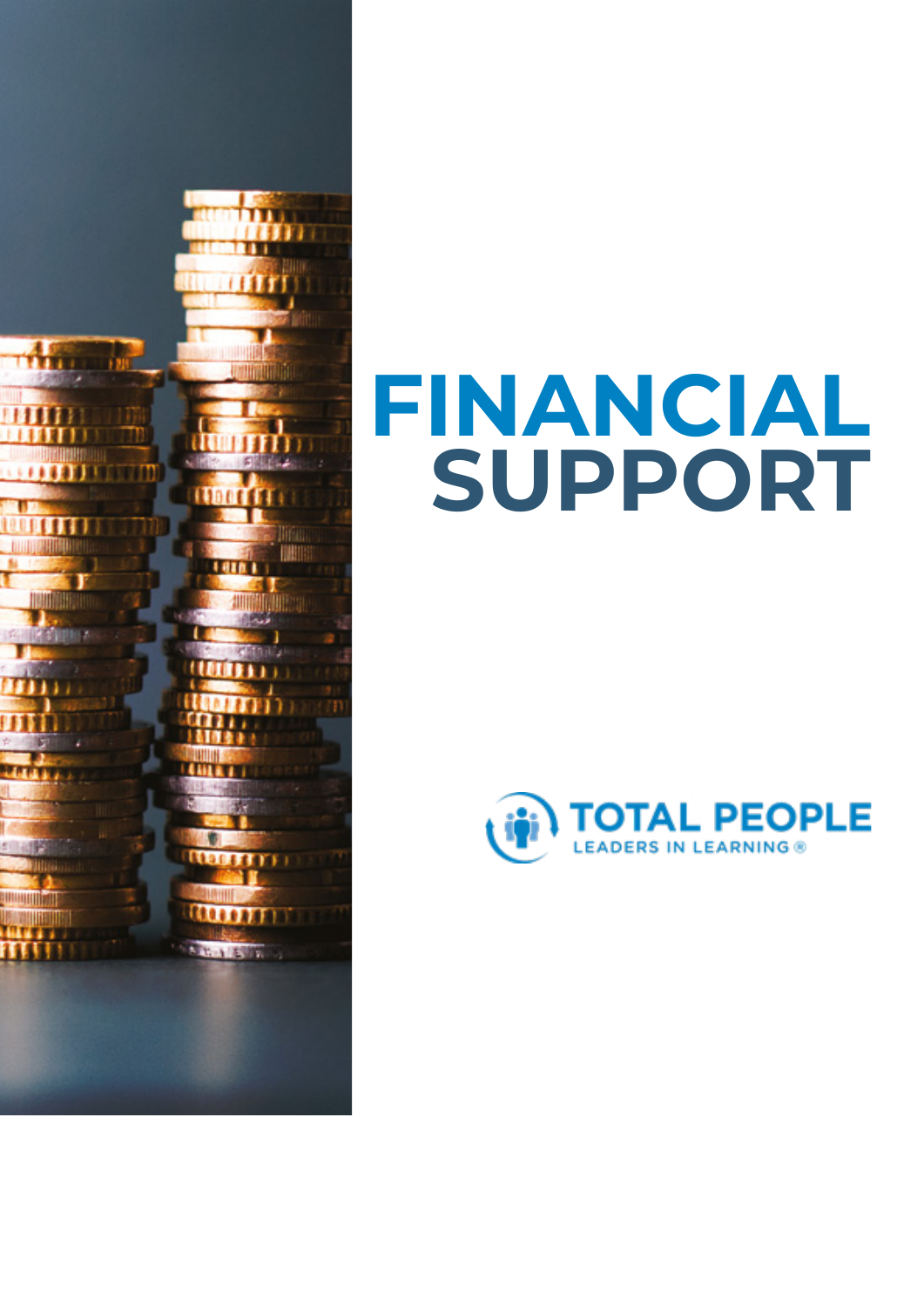## FINANCIAL SUPPORT OPTIONS

There are lots of ways we can help to support you financially as you start on your learning and training journey with us.

We've listed the different funds that you could be eligible for and what you need to do to apply.

#### **Types of Funding Available:**

- 1. Vulnerable Bursary
- 2. Discretionary Bursary
- 3. Free School Meals Funding
- 4. Funding for Childcare
- 5. Hardship Fund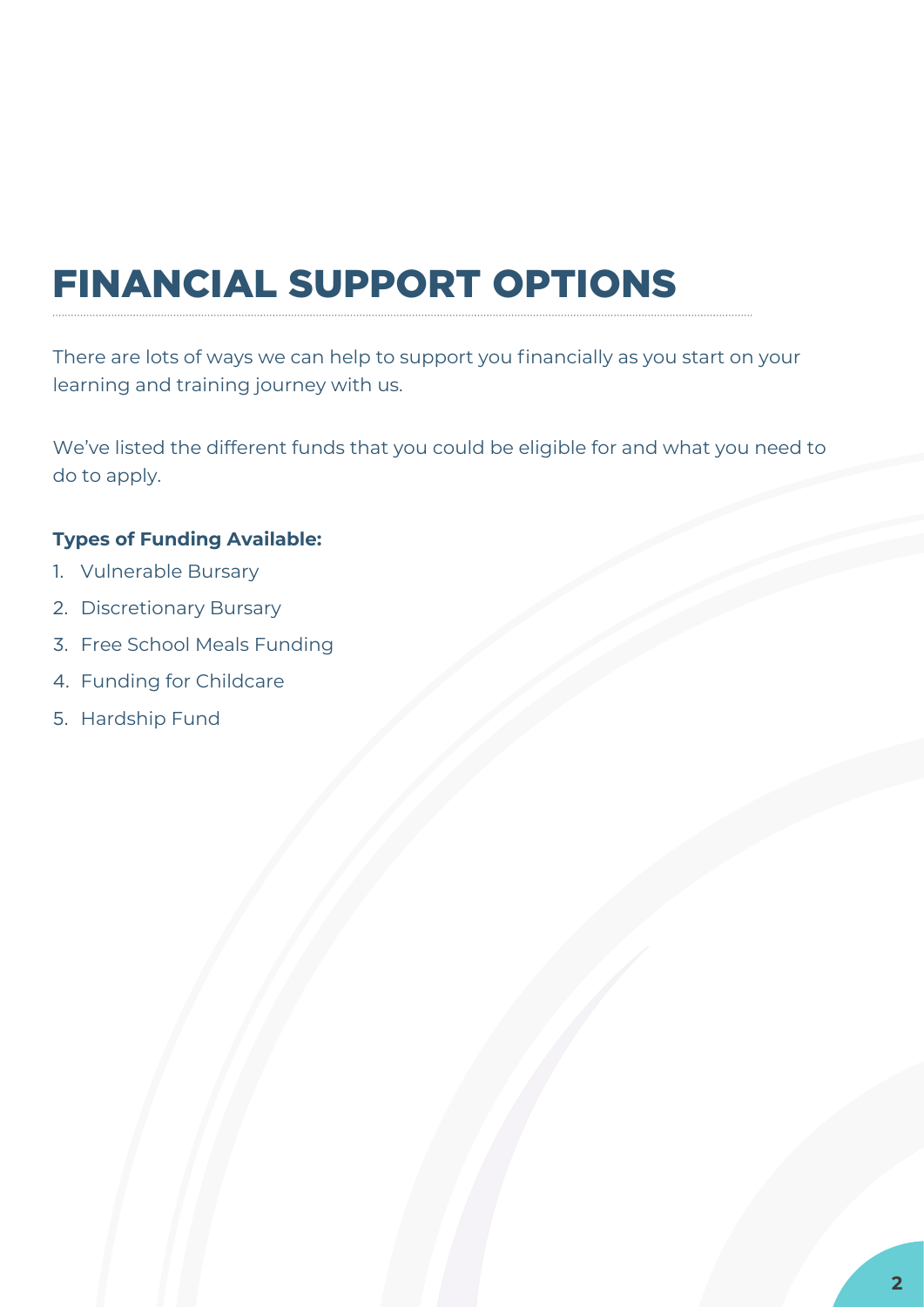## **Bursary funding**

#### **What is a Bursary?**

Bursaries can help to support you during your learning and training. We offer two different types, a Vulnerable Bursary and a Discretionary Bursary.

#### **To be eligible for either, you must:**

- **•** Be living in the UK and have lived in the UK for at least three years prior to the course starting
- **•** Be 16, 17 or 18 at the end of August, or Aged 19 and continuing the course started when aged 16 to 18
- **•** Or have an Education, Health and Care Plan (EHCP)
- **•** Be undertaking a Skills for Work and Life course

*No bursary is guaranteed, the bursary is awarded on an individual application.*





Autol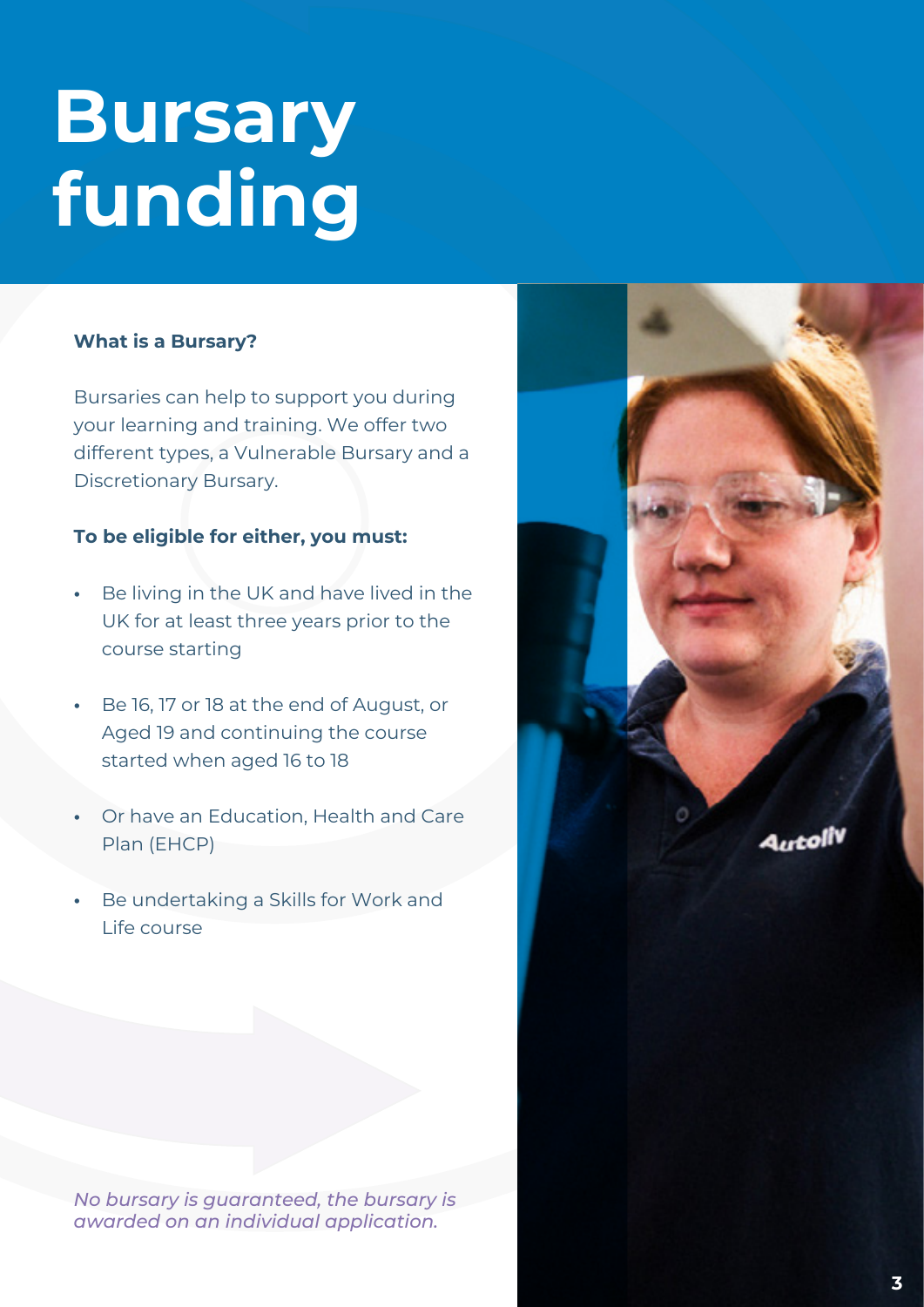## **VULNERABLE BURSARY**

This is a payment of up to £1,200 per year.

#### **You can apply for this bursary if you are:**

- **•** A young person in care
- **•** A care leaver
- **•** In receipt of Income Support or Universal Credit in your own right
- **•** In receipt of Disability Living Allowance (DLA) orPersonal Independence Payments (PIP) in your own right as well as Employment Support Allowance or Universal Credit

Those who do not qualify for the vulnerable bursary may be entitled to a **discretionary bursary.**

## **DISCRETIONARY BURSARY**

This is a payment that you'll be able to use to pay for travel costs to one of our training centres or to your work experience placement.

You can apply for this bursary if your annual household income is £28,000 or less.

### **You will need to provide us with evidence of your household income by showing one of the following:**

- **•** P60s
- **•** Credits Award notice showing income
- **•** IPayslip (if this shows income for the year)
- **•** Employment History for 2019/20 from HMRC
- **•** Out-of-work benefits letter less than 3 months old. If older, please supply a current bank statement showing any benefits are still live
- **•** Latest verified accounts of Self Employment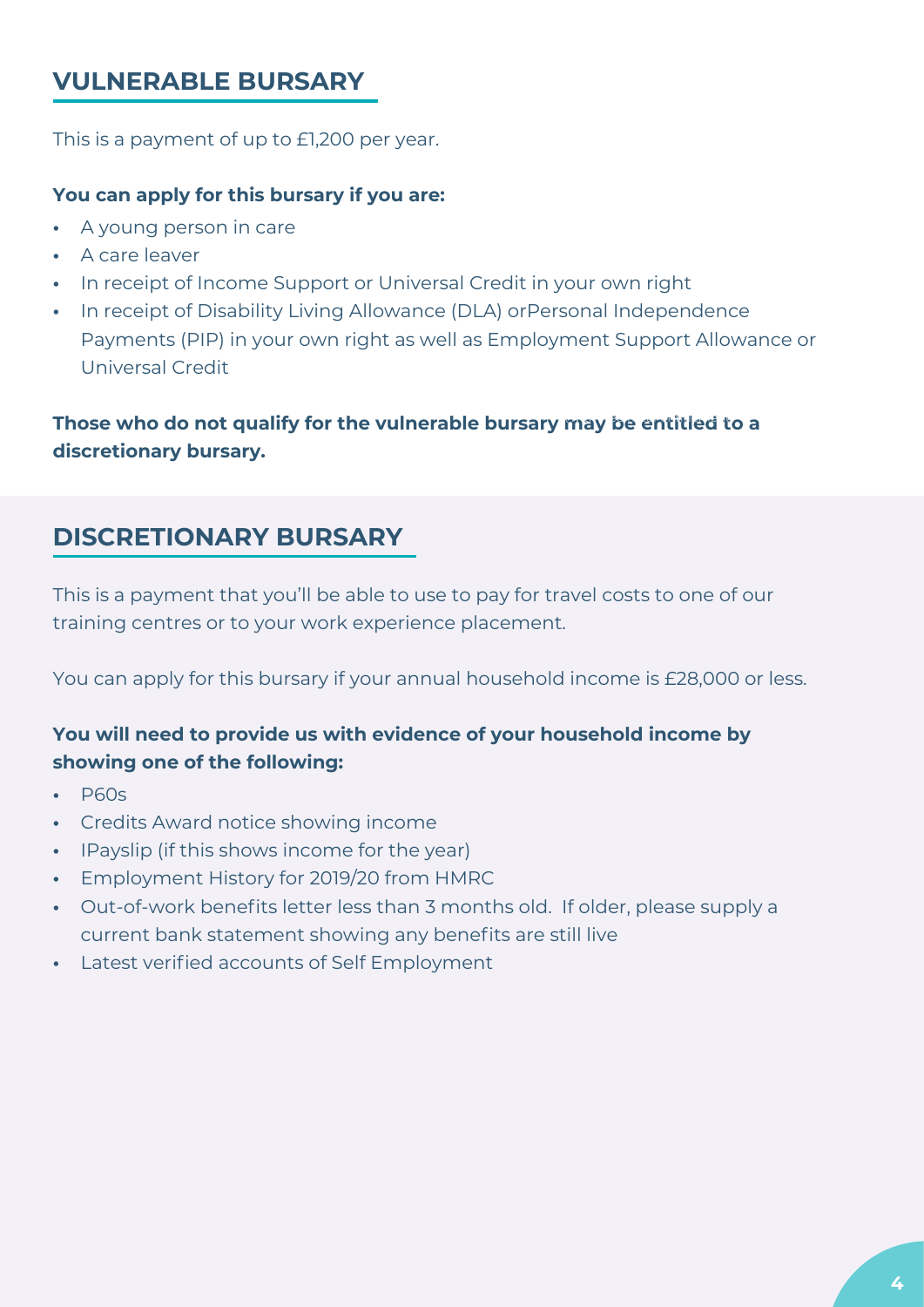



# **Free School Meals Funding**

You might be entitled to funding to cover the cost of a meal for each day that you attend your course or work placement.

### **You could be eligible if you or your parents receive one of the following:**

- **•** Income Support
- **•** Income-based Jobseekers Allowance
- **•** Income-related Employment and Support Allowance (ESA)
- **•** support under part VI of the Immigration and Asylum Act 1999
- **•** The guarantee element of State Pension Credit
- **•** Child Tax Credit (provided they are not entitled to Working Tax Credit and have an annual gross income of no more than £16,190, as assessed by Her Majesty's Revenue and Customs (HMRC))
- **•** Working Tax Credit run-on paid for 4 weeks after someone stops qualifying for Working Tax Credit
- **•** Universal Credit with net earnings not exceeding the equivalent of £7,400 pa (after tax and not including any benefits you get)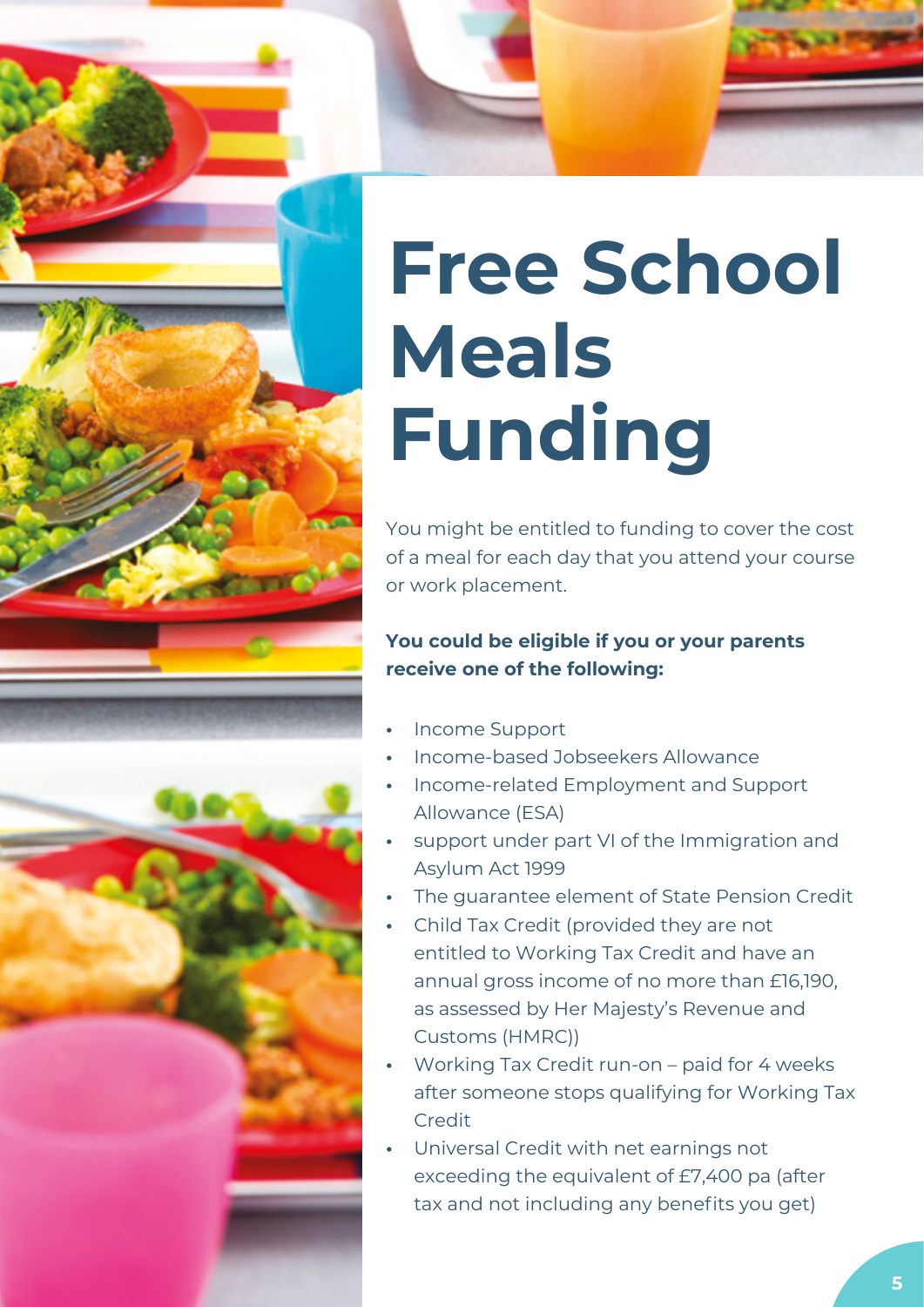

## **FUNDING FOR CHILDCARE**

If you are a learner under the age of 20 and have one or more children, you can apply for the Care to Learn scheme to help with the cost of childcare.

**You can get Care to Learn if you are a parent under the age of 20 at the start of your course and:**

- **•** You are the main carer for your child
- **•** You live in England
- **•** You are either a British citizen or a national of a European Economic Area
- **•** Your course qualifies
- **•** Your childcare provider is registered with Ofsted

### **Your childcare provider is paid from the beginning of your course if you apply either:**

- **•** Before your course starts
- **•** Within 28 days of starting your course
- **•** If you apply after that, your childcare provider will only be paid from the beginning of the week that your application was received

**Childcare funding is not administered by us and you will need to apply directly to Care to Learn, www.gov.uk/care-to-learn**

### **HARDSHIP FUND**

Total People has a hardship fund for learners who are experiencing 'barriers to learning' due to exceptional circumstances leading to financial difficulties and will grant payments to support learners to continue in their education.

All applications for this fund are reviewed by a panel, are discretionary and awarded on an individual basis.